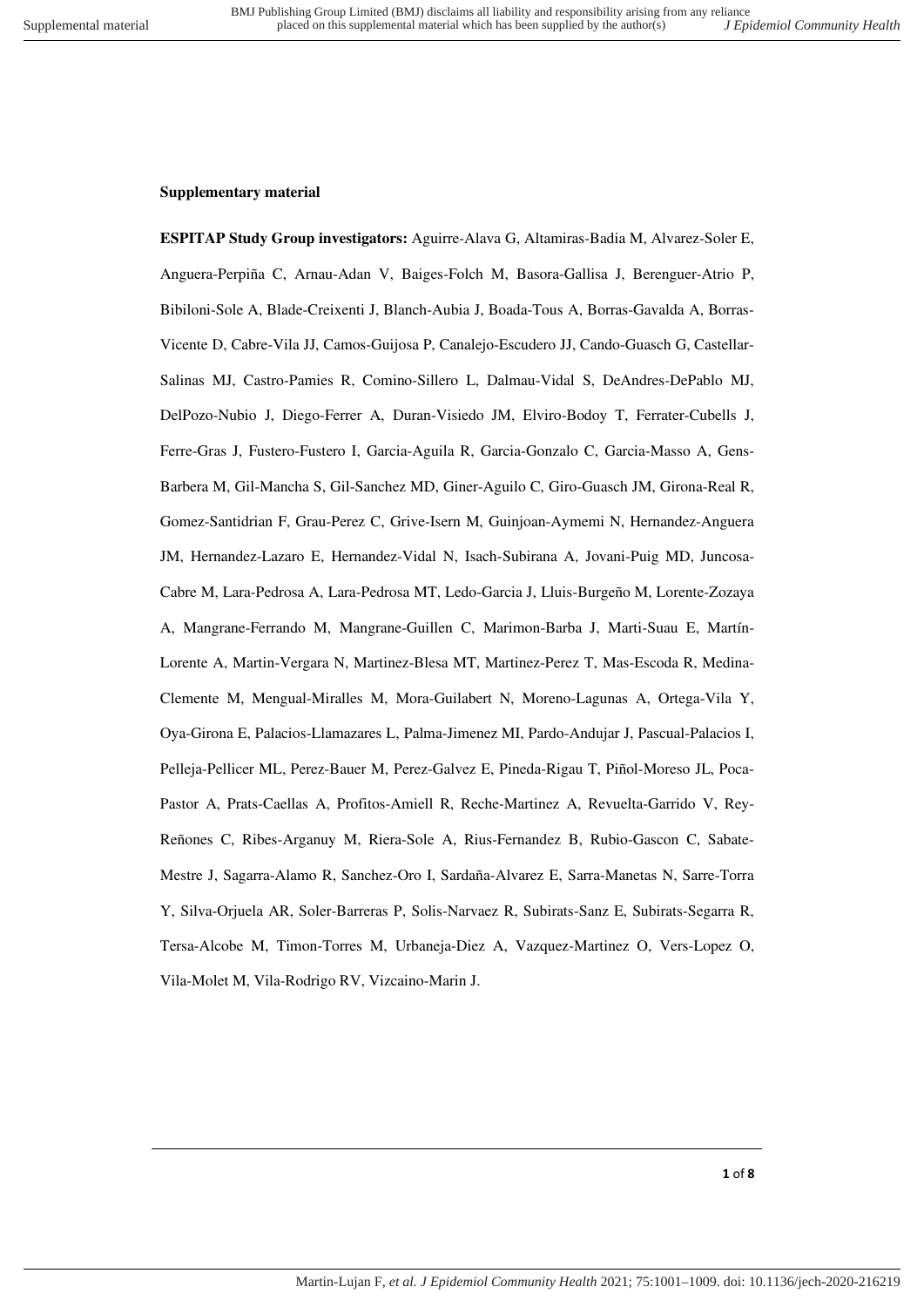| <b>Information to be collected</b>     |                                                |  |  |  |  |
|----------------------------------------|------------------------------------------------|--|--|--|--|
| Affiliations and sociodemographic data | Sex, age, civil status, number of children,    |  |  |  |  |
|                                        | education level (primary, middle, higher),     |  |  |  |  |
|                                        | employment status.                             |  |  |  |  |
| History of diseases and medications    |                                                |  |  |  |  |
| Clinical morbidities                   | Cardiovascular risk factors (diabetes,         |  |  |  |  |
|                                        | hypertension, dyslipidaemia); cancer; heart    |  |  |  |  |
|                                        | and cardiovascular disease, digestive system   |  |  |  |  |
|                                        | alterations (oral lesions, peptic ulcer, liver |  |  |  |  |
|                                        | disease); nephropathy and urinary system       |  |  |  |  |
|                                        | pathology; cerebrovascular disease and         |  |  |  |  |
|                                        | history of neurologic alterations; allergies;  |  |  |  |  |
|                                        | skin disorders                                 |  |  |  |  |
| Psychiatric comorbidities              | Anxiety; depression; bipolar disorder; panic   |  |  |  |  |
|                                        | disorder; schizophrenia; attention-            |  |  |  |  |
|                                        | deficit/hyperactivity disorder; anorexia       |  |  |  |  |
|                                        | nervosa and bulimia; impulse control           |  |  |  |  |
|                                        | disorders (food, shopping, pathological        |  |  |  |  |
|                                        | gambling)                                      |  |  |  |  |
| Pharmacological treatment              | Pharmacological treatment indicated in         |  |  |  |  |
|                                        | comorbidities.                                 |  |  |  |  |
| History of respiratory symptoms        | Cough, expectoration, dyspnoea, chest pain     |  |  |  |  |
| <b>Smoking habit</b>                   |                                                |  |  |  |  |
| Age onset and smoking intensity        | Age at onset of regular consumption;           |  |  |  |  |
|                                        | frequency of use (in number cigarettes/day),   |  |  |  |  |
|                                        | and total smoking history (pack-years)         |  |  |  |  |
| Forms of use                           | Conventional cigarettes; hand-rolled           |  |  |  |  |
|                                        | cigarettes; clove cigarettes; chewing          |  |  |  |  |
|                                        | tobacco; snuff, hookah; e-cigarettes; heat-    |  |  |  |  |
|                                        | not-burn tobacco products; cigars; pipes       |  |  |  |  |
| Nicotine dependence Level              | Spanish Fagerström Test for Nicotine           |  |  |  |  |
|                                        | Dependence (Becona-1992)                       |  |  |  |  |
| Motivation to quit smoking             | Richmond test (Richmond-1993) and              |  |  |  |  |

## **Table S1. Structured data collection questionnaire: smoking anamnesis and initial clinical examination**

motivational stage of the change process according to Prochaska & DiClemente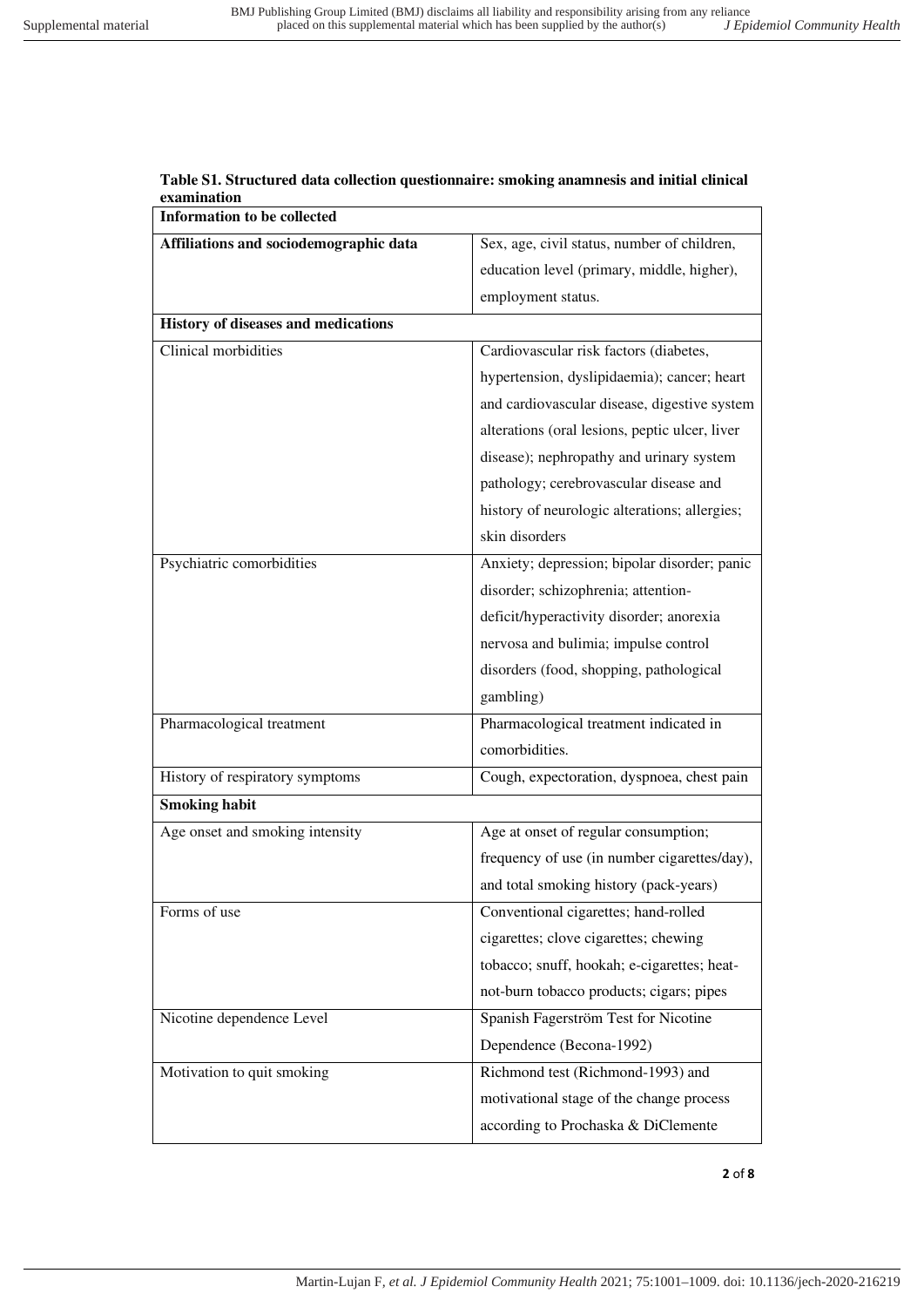|                                                                                                                                                                                                | model                                          |  |  |
|------------------------------------------------------------------------------------------------------------------------------------------------------------------------------------------------|------------------------------------------------|--|--|
| Attempts, treatments, abstinence and outcomes                                                                                                                                                  | Number of attempts and previous                |  |  |
|                                                                                                                                                                                                | treatments, with or without success;           |  |  |
|                                                                                                                                                                                                | abandonment symptoms; relapse and              |  |  |
|                                                                                                                                                                                                | probable causes                                |  |  |
|                                                                                                                                                                                                | Previous quit attempts: number and             |  |  |
|                                                                                                                                                                                                | therapeutic resources used                     |  |  |
| Smoking cessation interventions                                                                                                                                                                | Self-help material, health advice, quitline    |  |  |
|                                                                                                                                                                                                | appointments, motivational intervention,       |  |  |
|                                                                                                                                                                                                | group therapy and other approaches             |  |  |
|                                                                                                                                                                                                | (acupuncture, hypnosis, financial              |  |  |
|                                                                                                                                                                                                | compensation, etc.)                            |  |  |
| Prior use of smoking cessation pharmacotherapy                                                                                                                                                 | Nicotine replacement therapy (NRT),            |  |  |
|                                                                                                                                                                                                | bupropion, varenicline and other drugs.        |  |  |
| Consumption of alcohol or other                                                                                                                                                                | AUDIT; pattern of alcohol use; and pattern     |  |  |
| psychoactive substances                                                                                                                                                                        | of use of marijuana, cocaine, and other        |  |  |
|                                                                                                                                                                                                | drugs                                          |  |  |
| <b>Physical activity</b>                                                                                                                                                                       | Regular physical activity; sedentary lifestyle |  |  |
| <b>Basic physical examination</b>                                                                                                                                                              | Weight, height, body mass index, blood         |  |  |
|                                                                                                                                                                                                | pressure                                       |  |  |
| <b>Ancillary tests</b>                                                                                                                                                                         | Basic work-up: electrocardiogram;              |  |  |
|                                                                                                                                                                                                | complete blood count; serum/urine              |  |  |
|                                                                                                                                                                                                | biochemistry; expired carbon monoxide          |  |  |
|                                                                                                                                                                                                | (CO) levels determined by coximetry using      |  |  |
|                                                                                                                                                                                                | the Smoke Check device (Micro Medical          |  |  |
|                                                                                                                                                                                                | Limited, Rochester, Kent, England); the        |  |  |
|                                                                                                                                                                                                | model detects a CO range of 0-20 particles     |  |  |
|                                                                                                                                                                                                | per million (ppm), with a sensitivity of 1     |  |  |
|                                                                                                                                                                                                | ppm.                                           |  |  |
|                                                                                                                                                                                                | Spirometry and post-bronchodilator test,       |  |  |
|                                                                                                                                                                                                | using pneumotacograph Datospir-600             |  |  |
|                                                                                                                                                                                                | (SIBELMED, SA).                                |  |  |
| Fiore M, Jaén C, Baker T, et al. Treating Tobacco Use and Dependence: 2008 Update. Rockville, US Department of<br>Health and Human Services 2008. https://www.ncbi.nlm.nih.gov/books/NBK63952/ |                                                |  |  |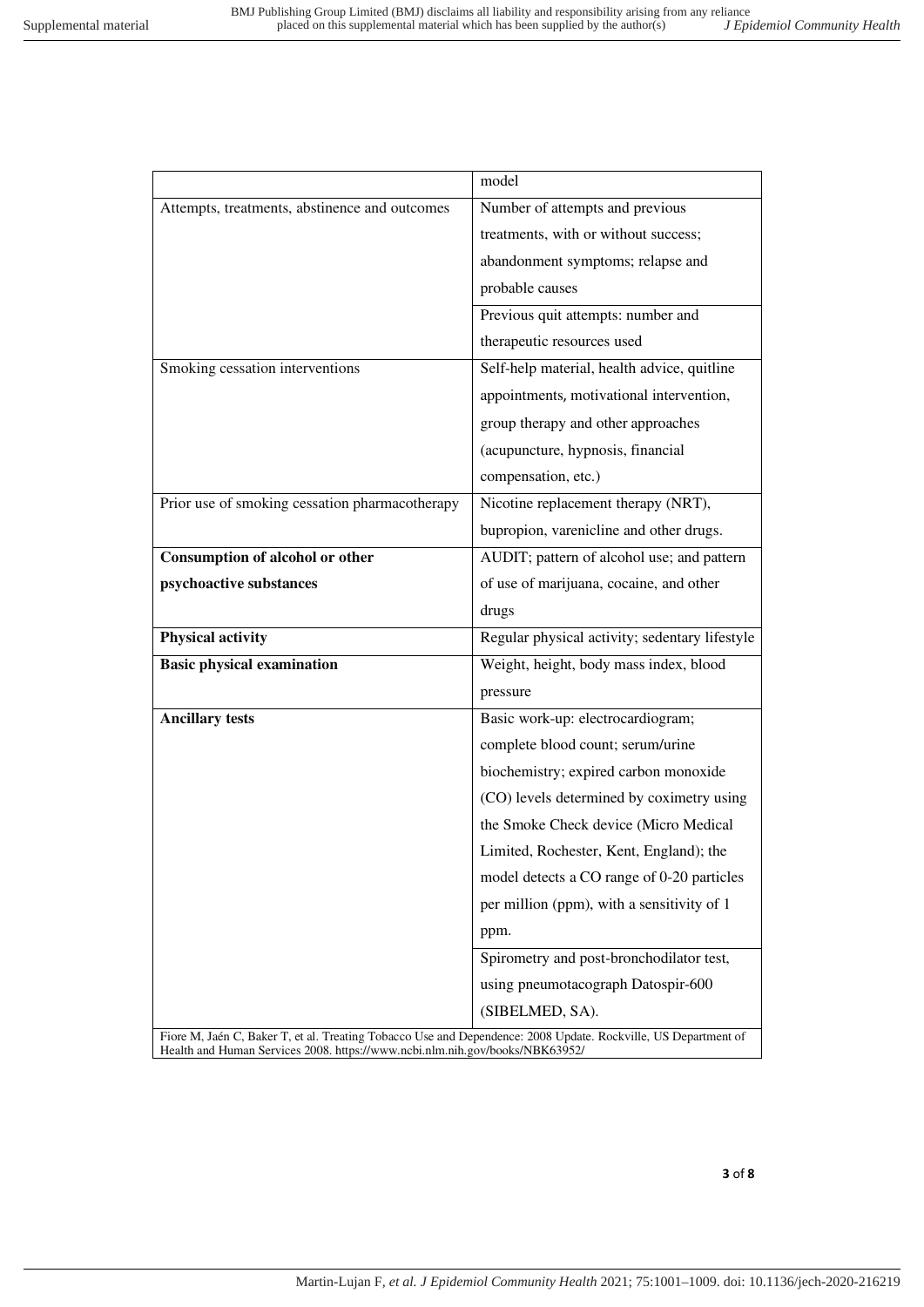## **Table S2. Abstinence in both groups at 12-month follow-up (bivariate analysis using the Log-Rank test)**

| 563<br>(98.6)<br>1.98<br>$(1.29 - 3.04)$<br>0.001<br>Total participants<br>Primary health-care setting<br>Rural<br>(39.4)<br>225<br>2.12<br>$(1.12 - 4.01)$<br>0.018<br>Urban<br>338<br>(59.2)<br>1.84<br>$(1.03 - 3.27)$<br>0.035<br>Health professional performing the<br>intervention<br>General physician<br>(13.5)<br>77<br>1.93<br>$(0.76 - 4.92)$<br>0.159<br>467<br>(81.8)<br>$(1.25 - 3.41)$<br>0.004<br>2.07<br><b>Nurse</b><br>Age<br>324<br>(56.7)<br>1.55<br>$(0.89 - 2.72)$<br>0.122<br>$50 \, years$<br>239<br>(41.8)<br>2.65<br>$(1.36 - 5.16)$<br>0.003<br>$>50$ years<br>Sex<br>Male<br>257<br>1.86<br>$(1.02 - 3.38)$<br>0.012<br>(45.0)<br>Female<br>(53.6)<br>$(1.15 - 3.94)$<br>306<br>2.13<br>0.051<br>Civil status<br>Married<br>(69.3)<br>$(1.09 - 2.92)$<br>396<br>1.79<br>0.019<br>165<br>(28.9)<br>2.40<br>$(0.99 - 5.80)$<br>Single/Widowed/Divorced<br>0.051<br>Children<br>$\sqrt{N}$<br>(15.2)<br>1.72<br>0.310<br>87<br>$(0.59 - 0.50)$<br>Yes<br>474<br>(83.0)<br>$(1.26 - 3.22)$<br>2.02<br>0.003<br><b>Education</b> level<br>No studies or incomplete<br>86<br>(15.1)<br>$(0.73 - 10.40)$<br>0.116<br>2.78<br>Complete studies<br>474<br>(83.0)<br>1.86<br>$(1.18 - 0.94)$<br>0.007<br><b>Social Class</b><br>199<br>$(0.90 - 3.88)$<br>Low<br>(34.8)<br>1.87<br>0.089<br>255<br>(44.6)<br>Middle<br>1.47<br>$(0.79 - 2.73)$<br>0.221<br>High<br>91<br>(15.9)<br>1.87<br>$(0.90 - 3.88)$<br>0.089<br>Employment status<br>Currently working<br>(63.4)<br>1.82<br>$(1.07 - 3.09)$<br>0.026<br>363<br>(8.4)<br>3.77<br>Housework<br>48<br>$(0.42 - 34.0)$<br>0.205<br>Unemployed<br>82<br>(14.4)<br>3.14<br>$(0.82 - 12.0)$<br>0.077<br>Retires<br>75<br>(13.1)<br>1.85<br>$(0.63 - 5.43)$<br>0.252<br>Alcohol intake categorization<br>Non-drinker<br>263<br>(46.0)<br>1.96<br>$(1.07 - 3.59)$<br>0.025<br>247<br>(42.3)<br>2.37<br>$(1.16 - 4.85)$<br>0.014<br>Low-risk drinker<br>High-risk drinker<br>$(0.38 - 5.22)$<br>50<br>(8.7)<br>1.40<br>0.613<br>Dyslipidaemia<br>(76.9)<br>N <sub>O</sub><br>439<br>$(1.32 - 3.38)$<br>2.11<br>0.001<br>Yes<br>124<br>(21.7)<br>1.66<br>$(0.64 - 5.77)$<br>0.371<br>Hypertension<br>(78.1)<br>N <sub>O</sub><br>446<br>$(1.20 - 3.37)$<br>0.007<br>2.01<br>Yes<br>117<br>(20.5)<br>1.65<br>$(0.77 - 3.57)$<br>0.194<br>Diabetes Mellitus<br>$(1.26 - 3.05)$<br>N <sub>O</sub><br>529<br>(92.6)<br>1.96<br>0.002<br>$(0.56 - 16.9)$<br>Yes<br>32<br>(5.9)<br>3.07<br>0.173 |                               | Participants | $(\%)$ | <b>HR</b> | (95% CI) | p-value |
|-----------------------------------------------------------------------------------------------------------------------------------------------------------------------------------------------------------------------------------------------------------------------------------------------------------------------------------------------------------------------------------------------------------------------------------------------------------------------------------------------------------------------------------------------------------------------------------------------------------------------------------------------------------------------------------------------------------------------------------------------------------------------------------------------------------------------------------------------------------------------------------------------------------------------------------------------------------------------------------------------------------------------------------------------------------------------------------------------------------------------------------------------------------------------------------------------------------------------------------------------------------------------------------------------------------------------------------------------------------------------------------------------------------------------------------------------------------------------------------------------------------------------------------------------------------------------------------------------------------------------------------------------------------------------------------------------------------------------------------------------------------------------------------------------------------------------------------------------------------------------------------------------------------------------------------------------------------------------------------------------------------------------------------------------------------------------------------------------------------------------------------------------------------------------------------------------------------------------------------------------------------------------------------------------------------------------------------------------------------------------------------------------------------------------------------------------------------|-------------------------------|--------------|--------|-----------|----------|---------|
|                                                                                                                                                                                                                                                                                                                                                                                                                                                                                                                                                                                                                                                                                                                                                                                                                                                                                                                                                                                                                                                                                                                                                                                                                                                                                                                                                                                                                                                                                                                                                                                                                                                                                                                                                                                                                                                                                                                                                                                                                                                                                                                                                                                                                                                                                                                                                                                                                                                           |                               |              |        |           |          |         |
|                                                                                                                                                                                                                                                                                                                                                                                                                                                                                                                                                                                                                                                                                                                                                                                                                                                                                                                                                                                                                                                                                                                                                                                                                                                                                                                                                                                                                                                                                                                                                                                                                                                                                                                                                                                                                                                                                                                                                                                                                                                                                                                                                                                                                                                                                                                                                                                                                                                           |                               |              |        |           |          |         |
|                                                                                                                                                                                                                                                                                                                                                                                                                                                                                                                                                                                                                                                                                                                                                                                                                                                                                                                                                                                                                                                                                                                                                                                                                                                                                                                                                                                                                                                                                                                                                                                                                                                                                                                                                                                                                                                                                                                                                                                                                                                                                                                                                                                                                                                                                                                                                                                                                                                           |                               |              |        |           |          |         |
|                                                                                                                                                                                                                                                                                                                                                                                                                                                                                                                                                                                                                                                                                                                                                                                                                                                                                                                                                                                                                                                                                                                                                                                                                                                                                                                                                                                                                                                                                                                                                                                                                                                                                                                                                                                                                                                                                                                                                                                                                                                                                                                                                                                                                                                                                                                                                                                                                                                           |                               |              |        |           |          |         |
|                                                                                                                                                                                                                                                                                                                                                                                                                                                                                                                                                                                                                                                                                                                                                                                                                                                                                                                                                                                                                                                                                                                                                                                                                                                                                                                                                                                                                                                                                                                                                                                                                                                                                                                                                                                                                                                                                                                                                                                                                                                                                                                                                                                                                                                                                                                                                                                                                                                           |                               |              |        |           |          |         |
|                                                                                                                                                                                                                                                                                                                                                                                                                                                                                                                                                                                                                                                                                                                                                                                                                                                                                                                                                                                                                                                                                                                                                                                                                                                                                                                                                                                                                                                                                                                                                                                                                                                                                                                                                                                                                                                                                                                                                                                                                                                                                                                                                                                                                                                                                                                                                                                                                                                           |                               |              |        |           |          |         |
|                                                                                                                                                                                                                                                                                                                                                                                                                                                                                                                                                                                                                                                                                                                                                                                                                                                                                                                                                                                                                                                                                                                                                                                                                                                                                                                                                                                                                                                                                                                                                                                                                                                                                                                                                                                                                                                                                                                                                                                                                                                                                                                                                                                                                                                                                                                                                                                                                                                           |                               |              |        |           |          |         |
|                                                                                                                                                                                                                                                                                                                                                                                                                                                                                                                                                                                                                                                                                                                                                                                                                                                                                                                                                                                                                                                                                                                                                                                                                                                                                                                                                                                                                                                                                                                                                                                                                                                                                                                                                                                                                                                                                                                                                                                                                                                                                                                                                                                                                                                                                                                                                                                                                                                           |                               |              |        |           |          |         |
|                                                                                                                                                                                                                                                                                                                                                                                                                                                                                                                                                                                                                                                                                                                                                                                                                                                                                                                                                                                                                                                                                                                                                                                                                                                                                                                                                                                                                                                                                                                                                                                                                                                                                                                                                                                                                                                                                                                                                                                                                                                                                                                                                                                                                                                                                                                                                                                                                                                           |                               |              |        |           |          |         |
|                                                                                                                                                                                                                                                                                                                                                                                                                                                                                                                                                                                                                                                                                                                                                                                                                                                                                                                                                                                                                                                                                                                                                                                                                                                                                                                                                                                                                                                                                                                                                                                                                                                                                                                                                                                                                                                                                                                                                                                                                                                                                                                                                                                                                                                                                                                                                                                                                                                           |                               |              |        |           |          |         |
|                                                                                                                                                                                                                                                                                                                                                                                                                                                                                                                                                                                                                                                                                                                                                                                                                                                                                                                                                                                                                                                                                                                                                                                                                                                                                                                                                                                                                                                                                                                                                                                                                                                                                                                                                                                                                                                                                                                                                                                                                                                                                                                                                                                                                                                                                                                                                                                                                                                           |                               |              |        |           |          |         |
|                                                                                                                                                                                                                                                                                                                                                                                                                                                                                                                                                                                                                                                                                                                                                                                                                                                                                                                                                                                                                                                                                                                                                                                                                                                                                                                                                                                                                                                                                                                                                                                                                                                                                                                                                                                                                                                                                                                                                                                                                                                                                                                                                                                                                                                                                                                                                                                                                                                           |                               |              |        |           |          |         |
|                                                                                                                                                                                                                                                                                                                                                                                                                                                                                                                                                                                                                                                                                                                                                                                                                                                                                                                                                                                                                                                                                                                                                                                                                                                                                                                                                                                                                                                                                                                                                                                                                                                                                                                                                                                                                                                                                                                                                                                                                                                                                                                                                                                                                                                                                                                                                                                                                                                           |                               |              |        |           |          |         |
|                                                                                                                                                                                                                                                                                                                                                                                                                                                                                                                                                                                                                                                                                                                                                                                                                                                                                                                                                                                                                                                                                                                                                                                                                                                                                                                                                                                                                                                                                                                                                                                                                                                                                                                                                                                                                                                                                                                                                                                                                                                                                                                                                                                                                                                                                                                                                                                                                                                           |                               |              |        |           |          |         |
|                                                                                                                                                                                                                                                                                                                                                                                                                                                                                                                                                                                                                                                                                                                                                                                                                                                                                                                                                                                                                                                                                                                                                                                                                                                                                                                                                                                                                                                                                                                                                                                                                                                                                                                                                                                                                                                                                                                                                                                                                                                                                                                                                                                                                                                                                                                                                                                                                                                           |                               |              |        |           |          |         |
|                                                                                                                                                                                                                                                                                                                                                                                                                                                                                                                                                                                                                                                                                                                                                                                                                                                                                                                                                                                                                                                                                                                                                                                                                                                                                                                                                                                                                                                                                                                                                                                                                                                                                                                                                                                                                                                                                                                                                                                                                                                                                                                                                                                                                                                                                                                                                                                                                                                           |                               |              |        |           |          |         |
|                                                                                                                                                                                                                                                                                                                                                                                                                                                                                                                                                                                                                                                                                                                                                                                                                                                                                                                                                                                                                                                                                                                                                                                                                                                                                                                                                                                                                                                                                                                                                                                                                                                                                                                                                                                                                                                                                                                                                                                                                                                                                                                                                                                                                                                                                                                                                                                                                                                           |                               |              |        |           |          |         |
|                                                                                                                                                                                                                                                                                                                                                                                                                                                                                                                                                                                                                                                                                                                                                                                                                                                                                                                                                                                                                                                                                                                                                                                                                                                                                                                                                                                                                                                                                                                                                                                                                                                                                                                                                                                                                                                                                                                                                                                                                                                                                                                                                                                                                                                                                                                                                                                                                                                           |                               |              |        |           |          |         |
|                                                                                                                                                                                                                                                                                                                                                                                                                                                                                                                                                                                                                                                                                                                                                                                                                                                                                                                                                                                                                                                                                                                                                                                                                                                                                                                                                                                                                                                                                                                                                                                                                                                                                                                                                                                                                                                                                                                                                                                                                                                                                                                                                                                                                                                                                                                                                                                                                                                           |                               |              |        |           |          |         |
|                                                                                                                                                                                                                                                                                                                                                                                                                                                                                                                                                                                                                                                                                                                                                                                                                                                                                                                                                                                                                                                                                                                                                                                                                                                                                                                                                                                                                                                                                                                                                                                                                                                                                                                                                                                                                                                                                                                                                                                                                                                                                                                                                                                                                                                                                                                                                                                                                                                           |                               |              |        |           |          |         |
|                                                                                                                                                                                                                                                                                                                                                                                                                                                                                                                                                                                                                                                                                                                                                                                                                                                                                                                                                                                                                                                                                                                                                                                                                                                                                                                                                                                                                                                                                                                                                                                                                                                                                                                                                                                                                                                                                                                                                                                                                                                                                                                                                                                                                                                                                                                                                                                                                                                           |                               |              |        |           |          |         |
|                                                                                                                                                                                                                                                                                                                                                                                                                                                                                                                                                                                                                                                                                                                                                                                                                                                                                                                                                                                                                                                                                                                                                                                                                                                                                                                                                                                                                                                                                                                                                                                                                                                                                                                                                                                                                                                                                                                                                                                                                                                                                                                                                                                                                                                                                                                                                                                                                                                           |                               |              |        |           |          |         |
|                                                                                                                                                                                                                                                                                                                                                                                                                                                                                                                                                                                                                                                                                                                                                                                                                                                                                                                                                                                                                                                                                                                                                                                                                                                                                                                                                                                                                                                                                                                                                                                                                                                                                                                                                                                                                                                                                                                                                                                                                                                                                                                                                                                                                                                                                                                                                                                                                                                           |                               |              |        |           |          |         |
|                                                                                                                                                                                                                                                                                                                                                                                                                                                                                                                                                                                                                                                                                                                                                                                                                                                                                                                                                                                                                                                                                                                                                                                                                                                                                                                                                                                                                                                                                                                                                                                                                                                                                                                                                                                                                                                                                                                                                                                                                                                                                                                                                                                                                                                                                                                                                                                                                                                           |                               |              |        |           |          |         |
|                                                                                                                                                                                                                                                                                                                                                                                                                                                                                                                                                                                                                                                                                                                                                                                                                                                                                                                                                                                                                                                                                                                                                                                                                                                                                                                                                                                                                                                                                                                                                                                                                                                                                                                                                                                                                                                                                                                                                                                                                                                                                                                                                                                                                                                                                                                                                                                                                                                           |                               |              |        |           |          |         |
|                                                                                                                                                                                                                                                                                                                                                                                                                                                                                                                                                                                                                                                                                                                                                                                                                                                                                                                                                                                                                                                                                                                                                                                                                                                                                                                                                                                                                                                                                                                                                                                                                                                                                                                                                                                                                                                                                                                                                                                                                                                                                                                                                                                                                                                                                                                                                                                                                                                           |                               |              |        |           |          |         |
|                                                                                                                                                                                                                                                                                                                                                                                                                                                                                                                                                                                                                                                                                                                                                                                                                                                                                                                                                                                                                                                                                                                                                                                                                                                                                                                                                                                                                                                                                                                                                                                                                                                                                                                                                                                                                                                                                                                                                                                                                                                                                                                                                                                                                                                                                                                                                                                                                                                           |                               |              |        |           |          |         |
|                                                                                                                                                                                                                                                                                                                                                                                                                                                                                                                                                                                                                                                                                                                                                                                                                                                                                                                                                                                                                                                                                                                                                                                                                                                                                                                                                                                                                                                                                                                                                                                                                                                                                                                                                                                                                                                                                                                                                                                                                                                                                                                                                                                                                                                                                                                                                                                                                                                           |                               |              |        |           |          |         |
|                                                                                                                                                                                                                                                                                                                                                                                                                                                                                                                                                                                                                                                                                                                                                                                                                                                                                                                                                                                                                                                                                                                                                                                                                                                                                                                                                                                                                                                                                                                                                                                                                                                                                                                                                                                                                                                                                                                                                                                                                                                                                                                                                                                                                                                                                                                                                                                                                                                           |                               |              |        |           |          |         |
|                                                                                                                                                                                                                                                                                                                                                                                                                                                                                                                                                                                                                                                                                                                                                                                                                                                                                                                                                                                                                                                                                                                                                                                                                                                                                                                                                                                                                                                                                                                                                                                                                                                                                                                                                                                                                                                                                                                                                                                                                                                                                                                                                                                                                                                                                                                                                                                                                                                           |                               |              |        |           |          |         |
|                                                                                                                                                                                                                                                                                                                                                                                                                                                                                                                                                                                                                                                                                                                                                                                                                                                                                                                                                                                                                                                                                                                                                                                                                                                                                                                                                                                                                                                                                                                                                                                                                                                                                                                                                                                                                                                                                                                                                                                                                                                                                                                                                                                                                                                                                                                                                                                                                                                           |                               |              |        |           |          |         |
|                                                                                                                                                                                                                                                                                                                                                                                                                                                                                                                                                                                                                                                                                                                                                                                                                                                                                                                                                                                                                                                                                                                                                                                                                                                                                                                                                                                                                                                                                                                                                                                                                                                                                                                                                                                                                                                                                                                                                                                                                                                                                                                                                                                                                                                                                                                                                                                                                                                           |                               |              |        |           |          |         |
|                                                                                                                                                                                                                                                                                                                                                                                                                                                                                                                                                                                                                                                                                                                                                                                                                                                                                                                                                                                                                                                                                                                                                                                                                                                                                                                                                                                                                                                                                                                                                                                                                                                                                                                                                                                                                                                                                                                                                                                                                                                                                                                                                                                                                                                                                                                                                                                                                                                           |                               |              |        |           |          |         |
|                                                                                                                                                                                                                                                                                                                                                                                                                                                                                                                                                                                                                                                                                                                                                                                                                                                                                                                                                                                                                                                                                                                                                                                                                                                                                                                                                                                                                                                                                                                                                                                                                                                                                                                                                                                                                                                                                                                                                                                                                                                                                                                                                                                                                                                                                                                                                                                                                                                           |                               |              |        |           |          |         |
|                                                                                                                                                                                                                                                                                                                                                                                                                                                                                                                                                                                                                                                                                                                                                                                                                                                                                                                                                                                                                                                                                                                                                                                                                                                                                                                                                                                                                                                                                                                                                                                                                                                                                                                                                                                                                                                                                                                                                                                                                                                                                                                                                                                                                                                                                                                                                                                                                                                           |                               |              |        |           |          |         |
|                                                                                                                                                                                                                                                                                                                                                                                                                                                                                                                                                                                                                                                                                                                                                                                                                                                                                                                                                                                                                                                                                                                                                                                                                                                                                                                                                                                                                                                                                                                                                                                                                                                                                                                                                                                                                                                                                                                                                                                                                                                                                                                                                                                                                                                                                                                                                                                                                                                           |                               |              |        |           |          |         |
|                                                                                                                                                                                                                                                                                                                                                                                                                                                                                                                                                                                                                                                                                                                                                                                                                                                                                                                                                                                                                                                                                                                                                                                                                                                                                                                                                                                                                                                                                                                                                                                                                                                                                                                                                                                                                                                                                                                                                                                                                                                                                                                                                                                                                                                                                                                                                                                                                                                           |                               |              |        |           |          |         |
|                                                                                                                                                                                                                                                                                                                                                                                                                                                                                                                                                                                                                                                                                                                                                                                                                                                                                                                                                                                                                                                                                                                                                                                                                                                                                                                                                                                                                                                                                                                                                                                                                                                                                                                                                                                                                                                                                                                                                                                                                                                                                                                                                                                                                                                                                                                                                                                                                                                           |                               |              |        |           |          |         |
|                                                                                                                                                                                                                                                                                                                                                                                                                                                                                                                                                                                                                                                                                                                                                                                                                                                                                                                                                                                                                                                                                                                                                                                                                                                                                                                                                                                                                                                                                                                                                                                                                                                                                                                                                                                                                                                                                                                                                                                                                                                                                                                                                                                                                                                                                                                                                                                                                                                           |                               |              |        |           |          |         |
|                                                                                                                                                                                                                                                                                                                                                                                                                                                                                                                                                                                                                                                                                                                                                                                                                                                                                                                                                                                                                                                                                                                                                                                                                                                                                                                                                                                                                                                                                                                                                                                                                                                                                                                                                                                                                                                                                                                                                                                                                                                                                                                                                                                                                                                                                                                                                                                                                                                           |                               |              |        |           |          |         |
|                                                                                                                                                                                                                                                                                                                                                                                                                                                                                                                                                                                                                                                                                                                                                                                                                                                                                                                                                                                                                                                                                                                                                                                                                                                                                                                                                                                                                                                                                                                                                                                                                                                                                                                                                                                                                                                                                                                                                                                                                                                                                                                                                                                                                                                                                                                                                                                                                                                           |                               |              |        |           |          |         |
|                                                                                                                                                                                                                                                                                                                                                                                                                                                                                                                                                                                                                                                                                                                                                                                                                                                                                                                                                                                                                                                                                                                                                                                                                                                                                                                                                                                                                                                                                                                                                                                                                                                                                                                                                                                                                                                                                                                                                                                                                                                                                                                                                                                                                                                                                                                                                                                                                                                           |                               |              |        |           |          |         |
|                                                                                                                                                                                                                                                                                                                                                                                                                                                                                                                                                                                                                                                                                                                                                                                                                                                                                                                                                                                                                                                                                                                                                                                                                                                                                                                                                                                                                                                                                                                                                                                                                                                                                                                                                                                                                                                                                                                                                                                                                                                                                                                                                                                                                                                                                                                                                                                                                                                           |                               |              |        |           |          |         |
|                                                                                                                                                                                                                                                                                                                                                                                                                                                                                                                                                                                                                                                                                                                                                                                                                                                                                                                                                                                                                                                                                                                                                                                                                                                                                                                                                                                                                                                                                                                                                                                                                                                                                                                                                                                                                                                                                                                                                                                                                                                                                                                                                                                                                                                                                                                                                                                                                                                           |                               |              |        |           |          |         |
|                                                                                                                                                                                                                                                                                                                                                                                                                                                                                                                                                                                                                                                                                                                                                                                                                                                                                                                                                                                                                                                                                                                                                                                                                                                                                                                                                                                                                                                                                                                                                                                                                                                                                                                                                                                                                                                                                                                                                                                                                                                                                                                                                                                                                                                                                                                                                                                                                                                           | Anthropometric categorization |              |        |           |          |         |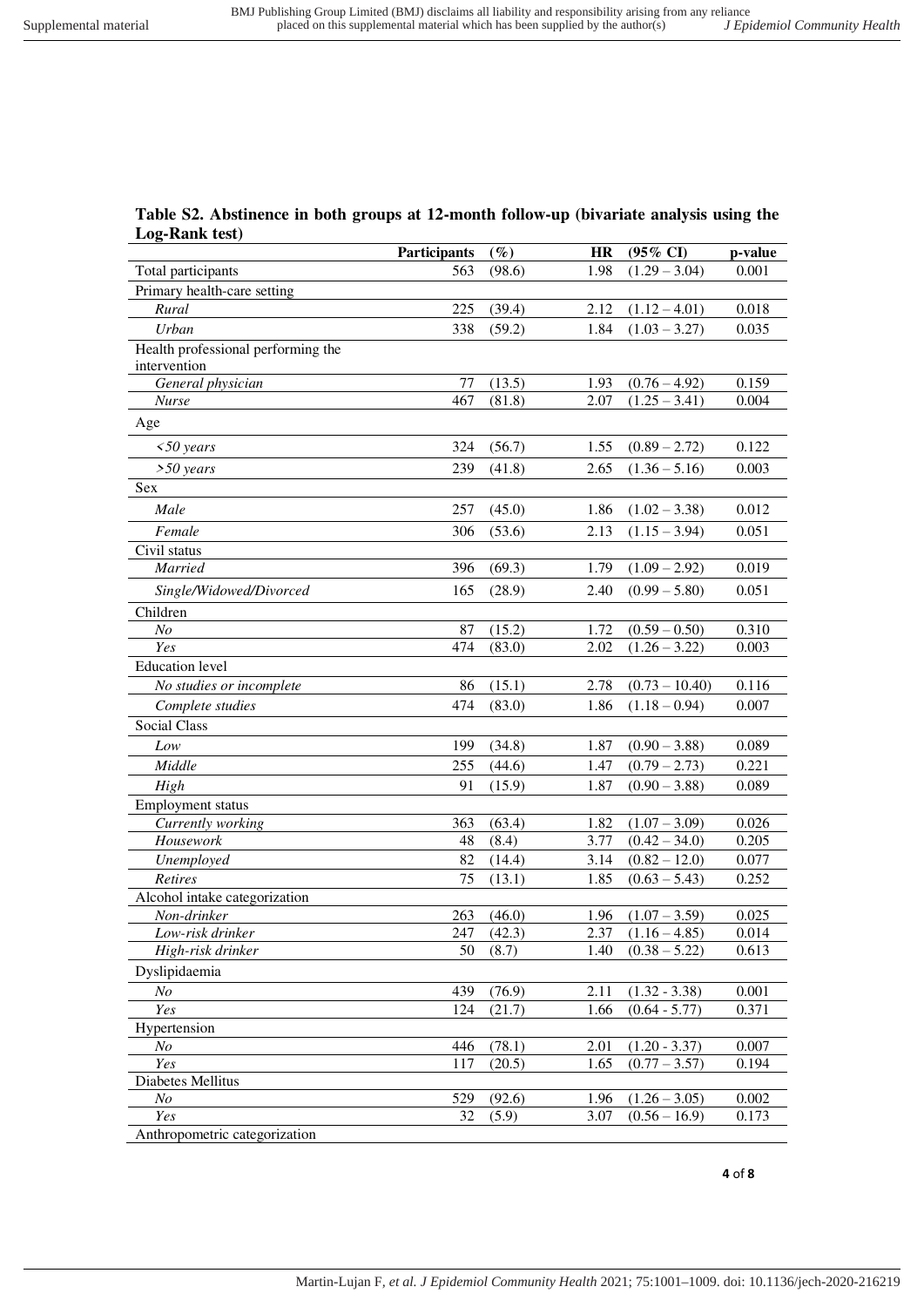| Normal weight                             | 189 | (33.1) | 5.66 | $(2.14 - 14.1)$ | 50.001 |
|-------------------------------------------|-----|--------|------|-----------------|--------|
| Overweight                                | 236 | (41.3) | 1.19 | $(0.64 - 2.23)$ | 0.575  |
| <i><b>Obesity</b></i>                     | 122 | (21.4) | 1.53 | $(0.61 - 3.83)$ | 0.361  |
| Nicotine dependence level*                |     |        |      |                 |        |
| Low-middle                                | 512 | (89.7) | 2.02 | $(1.31 - 3.14)$ | 0.001  |
| High                                      | 47  | (8.2)  | 1.66 | $(0.15 - 18.3)$ | 0.674  |
| Motivation to quit smoking $#$            |     |        |      |                 |        |
| Low-middle                                | 335 | (58.7) | 1.85 | $(0.94 - 3.65)$ | 0.072  |
| High                                      | 224 | (39.2) | 1.91 | $(1.09 - 3.34)$ | 0.020  |
| Prochaska-DiClemente stage §              |     |        |      |                 |        |
| Pre-contemplation                         | 185 | (32.4) | 2.08 | $(0.70 - 6.22)$ | 0.179  |
| Contemplation                             | 303 | (53.1) | 1.99 | $(1.14 - 3.48)$ | 0.014  |
| Preparation and action                    | 70  | (12.2) | 1.73 | $(0.72 - 4.14)$ | 0.214  |
| Accept a specific "quit smoking"          |     |        |      |                 |        |
| medical visit                             |     |        |      |                 |        |
| $N_{O}$                                   | 366 | (64.1) | 2.5  | $(1.55 - 4.52)$ | 50.001 |
| Yes                                       | 196 | (34.3) | 1.22 | $(0.68 - 2.57)$ | 0.594  |
| Pharmacotherapy to quit smoking $\bar{1}$ |     |        |      |                 |        |
| N <sub>O</sub>                            | 486 | (85.1) | 1.79 | $(1.09 - 2.82)$ | 0.019  |
| Yes                                       | 77  | (13.5) | 2.30 | $(0.94 - 5.61)$ | 0.061  |

Data are presented as number of patients (%) and p-value.

(\*) Considering low dependence, a score of 0-3, middle of 4-7 and high of 8-10.

(#) Considering low motivation, a score of 0-3, middle of 4-6 and high of 7-10.

(§) According to the definition of the Prochaska and DiClemente model.

(†) Includes any pharmacological treatment specifically indicated to quit smoking: Nicotine replacement therapy (NRT), bupropion and/or varenicline.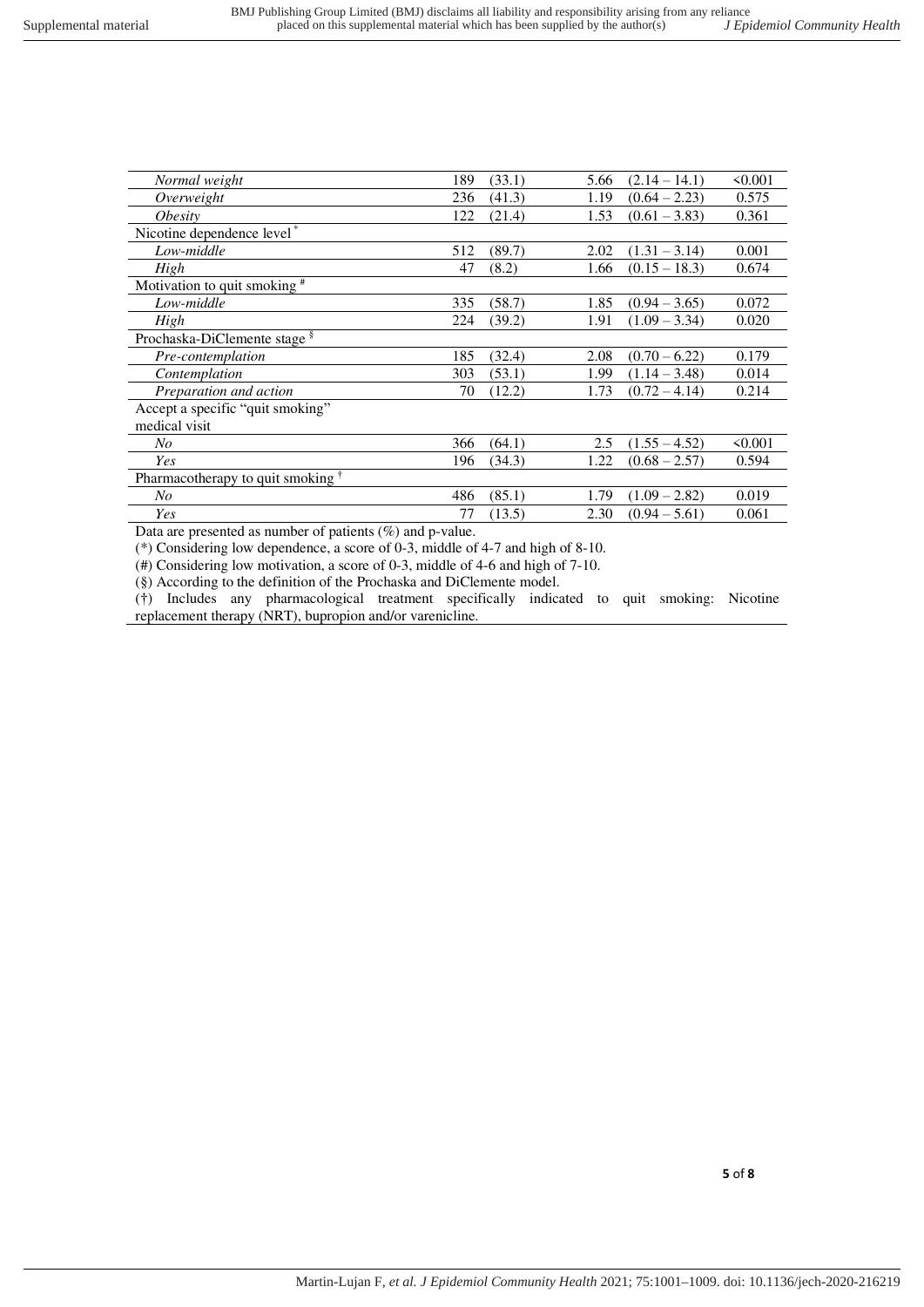## **Table S3. Characteristics of the participants at baseline, according to no-altered and altered pulmonary function**.

|                                |           | No-altered |                | <b>Altered</b> |              |
|--------------------------------|-----------|------------|----------------|----------------|--------------|
|                                | $(N=571)$ |            | $(N=167)$      | p              |              |
| Sociodemographic               |           |            |                |                |              |
| Age (years)                    | 49.8      | ±7.9       | 54.9           | $\pm\,8.0$     | < 0.001      |
| Sex (male)                     | 262       | (45.9)     | 124            | (74.3)         | < 0.001      |
| Civil status                   |           |            |                |                | 0.306        |
| Married                        | 402       | (70.8)     | 123            | (74.5)         |              |
| Widowed                        | 18        | (3.2)      | 4              | (2.4)          |              |
| Single                         | 63        | (11.1)     | 22             | (13.3)         |              |
| Divorced                       | 85        | (15.0)     | 16             | (9.7)          |              |
| Children (yes)                 | 479       | (84.3)     | 145            | (87.9)         | 0.260        |
| Number of children             | 1.78      | ± 1.14     | 2.05           | ± 1.13         | 0.010        |
| <b>Education</b> level         |           |            |                |                | 0.179        |
| No studies                     | 14        | (2.4)      | 9              | (5.4)          |              |
| Incomplete primary school      | 72        | (12.7)     | 31             | (18.8)         |              |
| Complete primary school        | 280       | (49.4)     | 71             | (43.0)         |              |
| Secondary school               | 135       | (23.8)     | 41             | (24.8)         |              |
| Middle grade university        | 40        | (7.1)      | 9              | (5.5)          |              |
| Superior grade university      | 25        | (4.4)      | 4              | (2.4)          |              |
| Employment status              |           |            |                |                | < 0.001      |
| Currently working              | 367       | (64.4)     | 97             | (58.8)         |              |
| Unemployed                     | 82        | (14.5)     | 13             | (7.9)          |              |
| Disability                     | 17        | (3.0)      | 11             | (6.7)          |              |
| Retires                        | 50        | (8.8)      | 33             | (8.1)          |              |
| Housework                      | 48        | (8.5)      | 9              | (5.5)          |              |
| $\overline{Students}$ ,        | 1         | (0.2)      | $\overline{0}$ | (0)            |              |
| Other possibilities            | 3         | (0.5)      | $\mathfrak{D}$ | (1.2)          |              |
| Comorbidity                    |           |            |                |                |              |
| Hypertension                   | 118       | (20.7)     | 62             | (37.1)         | $\leq 0.001$ |
| Dyslipidemia                   | 125       | (20.7)     | 54             | (32.3)         | 0.006        |
| Diabetes Mellitus              | 41        | (7.2)      | 26             | (15.6)         | < 0.001      |
| Cardiovascular disease         | 6         | (1.1)      | 16             | (9.6)          | < 0.001      |
| Urinary system pathology       | 5         | (0.9)      | 6              | (3.6)          | 0.038        |
| Neuropsychiatry pathology      | 38        | (6.7)      | 17             | (10.2)         | 0.217        |
| Musculoskeletal pathology      | 35        | (6.1)      | 11             | (7.2)          | 0.299        |
| Digestive system alterations   | 33        | (5.8)      | 12             | (6.6)          | 0.256        |
| Other endocrinopathies         | 29        | (5.1)      | 5              | (3.0)          | 0.181        |
| Other pathologies not included | 18        | (3.2)      | 6              | (3.6)          | 0.286        |
| <b>Clinical evaluation</b>     |           |            |                |                |              |
| Height (cm)                    | 164.1     | ± 9.2      | 166.2          | $\pm\,8.4$     | 0.008        |
| Weight (Kg)                    | 72.7      | ± 14.9     | 78.0           | ± 16.3         | < 0.001      |
| BMI $(Kg/m^2)$                 | 26.9      | ± 4.5      | 28.2           | ± 5.4          | 0.002        |
| Anthropometric categorization  |           |            |                |                | 0.035        |
| Underweight                    | 8         | (1.4)      | $\overline{0}$ | (0.0)          |              |
| Normal weight                  | 191       | (33.5)     | 44             | (26.3)         |              |
| Overweight grade I             | 117       | (20.5)     | 25             | (14.0)         |              |
| Overweight grade II            | 122       | (21.4)     | 39             | (23.4)         |              |
| Obesity grade I                | 96        | (16.8)     | 39             | (23.4)         |              |
| Obesity grade II               | 20        | (3.5)      | 6              | (3.6)          |              |
| Morbid obesity                 | 8         | (1.4)      | 6              | (3.6)          |              |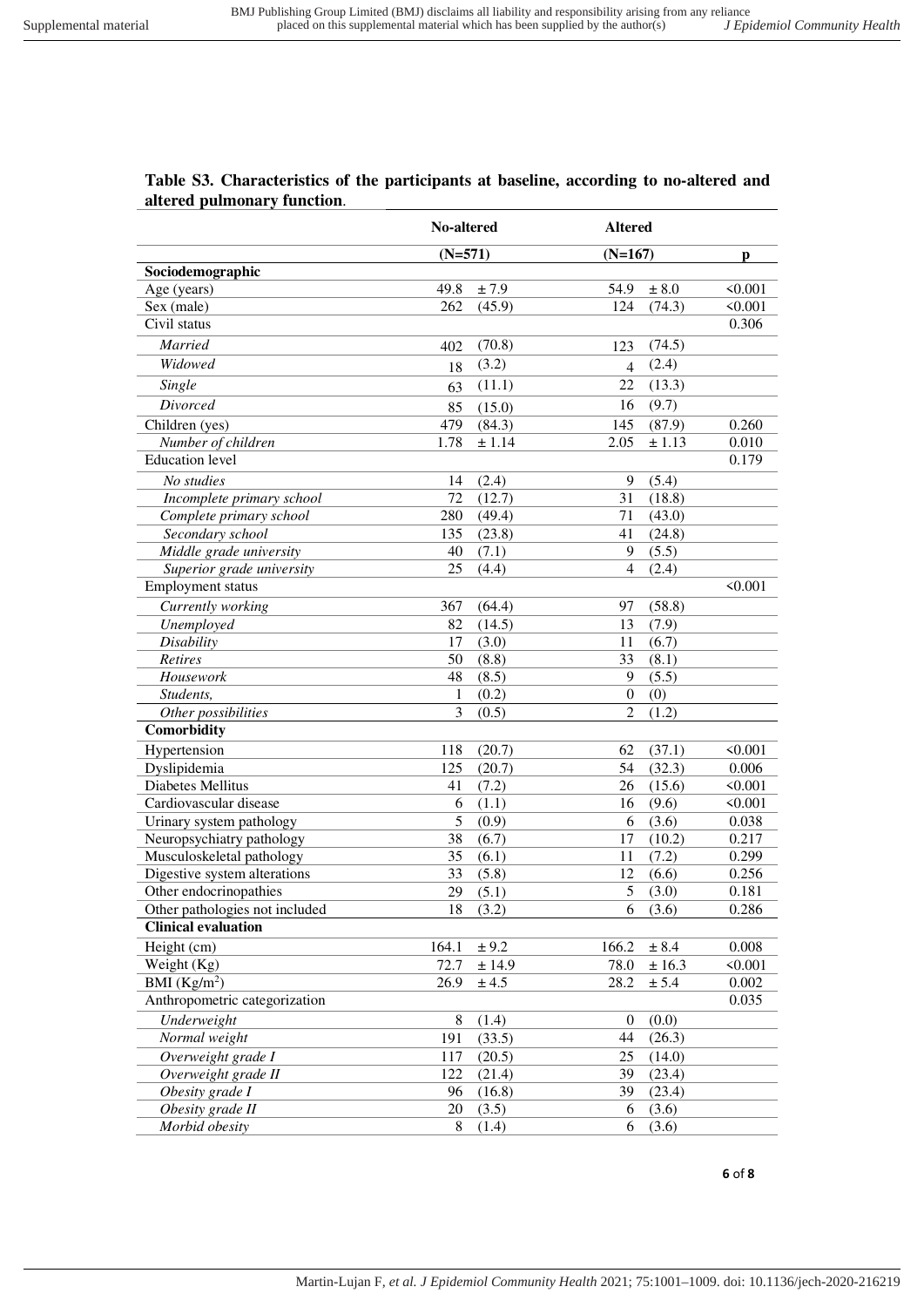| Systolic blood pressure (mmHg)                  | 123.9 | ± 15.5  | 129.7          | ± 15.2  | < 0.001 |
|-------------------------------------------------|-------|---------|----------------|---------|---------|
| Diastolic blood pressure (mmHg)                 | 76.4  | ± 10.3  | 78.3           | ± 9.9   | 0.036   |
| Oxygen saturation $(\%)$                        | 97.7  | ± 1.4   | 96.9           | ±1.6    | < 0.001 |
| Peak-flow (l/min)                               | 424.0 | ± 121.5 | 354.2          | ± 111.0 | < 0.001 |
| <b>Health habits</b>                            |       |         |                |         |         |
| Regular physical activity                       | 226   | (39.6)  | 60             | (35.9)  | 0.418   |
| Physical activity (hours/week)                  | 2.5   | ± 4.7   | 1.7            | ± 3.2   | 0.054   |
| Alcohol intake (SD/week)                        | 7.0   | ± 13.3  | 10.2           | ± 15.4  | 0.010   |
| Alcohol intake categorization                   |       |         |                |         | 0.566   |
| Non-drinker                                     | 270   | (47.6)  | 72             | (43.6)  |         |
| Low-risk drinker                                | 247   | (43.6)  | 75             | (45.5)  |         |
| High-risk drinker <sup>*</sup>                  | 50    | (8.8)   | 18             | (10.9)  |         |
| <b>Smoking habit</b>                            |       |         |                |         |         |
| Start age (years)                               | 18.0  | ± 5.7   | 18.5           | ± 5.5   | 0.326   |
| Daily consumption (cig/day)                     | 18.2  | ± 10.2  | 22.7           | ± 12.4  | < 0.001 |
| Cumulative consumption (pack-year) <sup>#</sup> | 29.2  | ± 18.7  | 41.9           | ± 25.4  | < 0.001 |
| Expired-CO value (ppm)                          | 16.8  | ± 11.1  | 16.5           | ± 9.9   | 0.085   |
| FTND score                                      | 3.9   | ± 2.5   | 5.0            | ± 2.5   | < 0.001 |
| Nicotine dependence level $\dagger$             |       |         |                |         | < 0.001 |
| Low                                             | 247   | (43.3)  | 45             | (26.9)  |         |
| Middle                                          | 271   | (47.5)  | 91             | (54.5)  |         |
| High                                            | 48    | (8.4)   | 28             | (16.8)  |         |
| RTS score                                       | 5.8   | ± 2.7   | 5.6            | ± 2.6   | 0.521   |
| Motivation to quit smoking #                    |       |         |                |         | 0.529   |
| Low                                             | 110   | (19.3)  | 35             | (21.0)  |         |
| Middle                                          | 226   | (39.6)  | 71             | (42.5)  |         |
| High                                            | 230   | (40.3)  | 59             | (35.3)  |         |
| Prochaska-DiClemente stages                     |       |         |                |         | 0.848   |
| Pre-contemplation                               | 185   | (32.4)  | 51             | (30.5)  |         |
| Contemplation                                   | 308   | (53.9)  | 96             | (57.5)  |         |
| Preparation                                     | 57    | (10.0)  | 14             | (8.4)   |         |
| Action                                          | 15    | (2.6)   | $\overline{4}$ | (2.4)   |         |
| Previous quit attempts                          | 2.7   | ± 3.8   | 2.7            | ± 3.2   | 0.869   |

Data are presented as number of patients (%) or mean ± standard deviation according to the type of variable. BMI: body mass index; SD: Standard Drink; ppm: particles per million; FTND: Fagerström Test for Nicotine Dependence; RTS: Richmond Test Scores.

(\*) Considering risk, a consumption ≥28 SD/week for men and ≥ 17 SD/week for women.

(#) Value obtained by multiplying the daily average of cigarettes smoked by the number of years of habit and dividing by 20.

(†) Considering low dependence, a score of 0-3, middle of 4-7 and high of 8-10.

(‡) Considering low motivation, a score of 0-3, middle of 4-6 and high of 7-10.

(§) According to the definition of the Prochaska and DiClemente model.